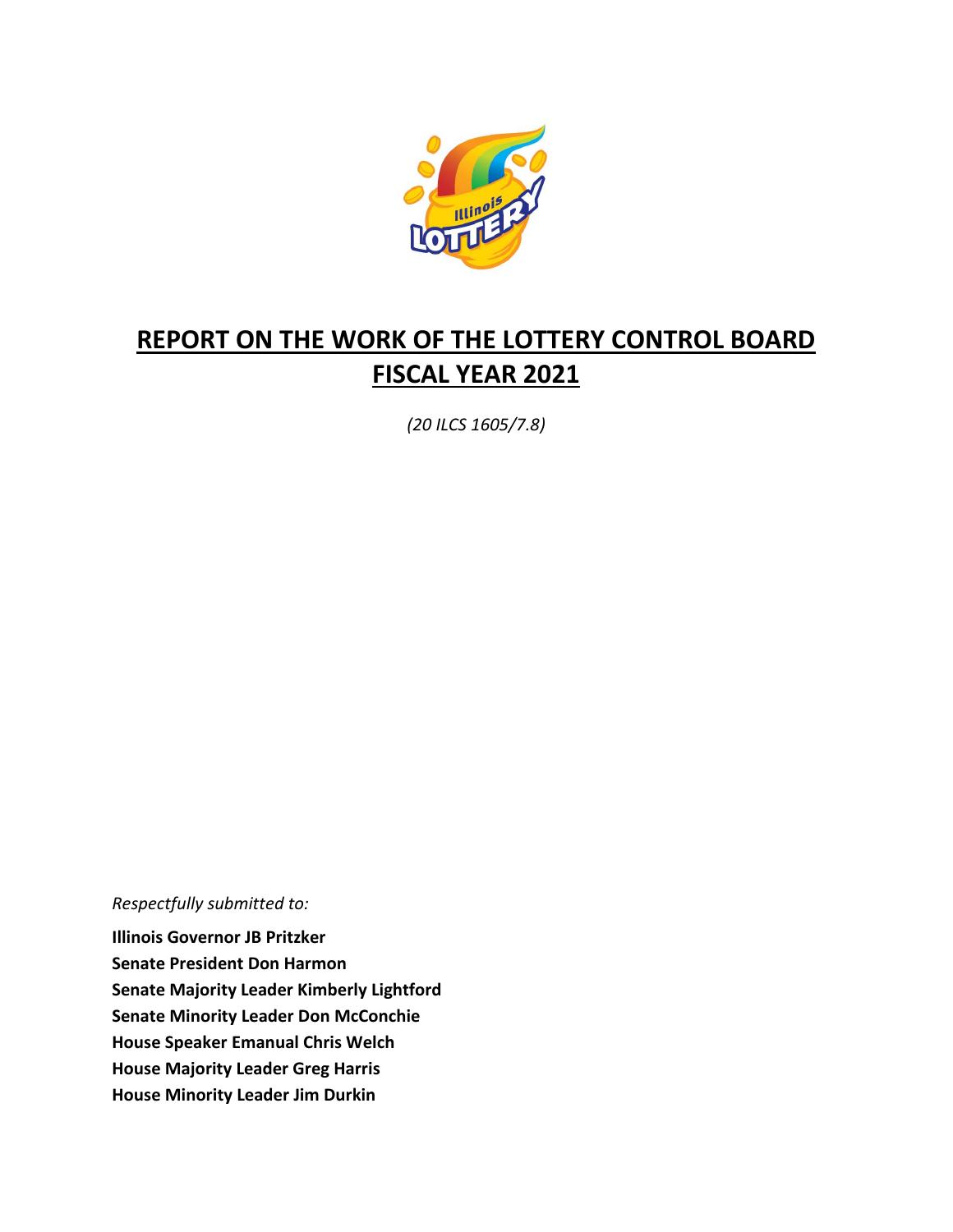# **The Illinois Lottery Control Board -- Background and Current Status**

Illinois Lottery Law (20 ILCS 1605/6) created an independent board - the Lottery Control Board ("the Board") - consisting of five members appointed by the Governor with the advice and consent of the Senate. A chairman of the board is chosen annually from the membership of the board by a majority of the members of the board. Current members of the Board:

| <b>Name</b>                 | <b>Term Expires</b> | <b>Board Member Since</b> |
|-----------------------------|---------------------|---------------------------|
| Sarah Alter                 | July 1, 2024        | June 3, 2019              |
| Diana Sheehan (Chairperson) | July 1, 2023        | February 24, 2020         |
| Alejandra Garza             | July 1, 2024        | July 1, 2021              |

The Board chair is Diana Sheehan who was elected at the September 2, 2020 meeting. The Board currently consists of three members with two vacancies. Tarrah Cooper Wright's term expired and her service to the Board ended June 30, 2021. Alejandra Garza was appointed for a threeyear term beginning July 1, 2021. Sarah Alter was reappointed to a three-year term on August 23, 2021. Her term runs through July 1, 2024.

The Board is required to hold at least one meeting each quarter of the fiscal year, and all Board meetings are open to the public pursuant to the Open Meetings Act. Meetings were held in Fiscal Year 2021 on September 2, 2020, November 18, 2020, January 27, 2021, and April 28, 2021.

# **Lottery Control Board Activities**

During the quarterly public meetings, the Board was updated on the progress and status of the private management agreement with Camelot, in the areas of finance, marketing, and corporate responsibility. The Board also was updated at each meeting on the status of profits and transfers as well as operational and legal updates from the Director of the Lottery. Approved meeting minutes for the fiscal year 2021 can be found at:

# [https://www.illinoislottery.com/illinois-lottery/lottery-control-board.](https://www.illinoislottery.com/illinois-lottery/lottery-control-board)

Throughout the year the Board members advised the Lottery on various aspects of operations and private management. In FY21, the Board members were provided with regular information for review and feedback. Items reviewed by the Board this year included a regular director update on matters of Lottery administration and operation, internal audit reports, yearly compliance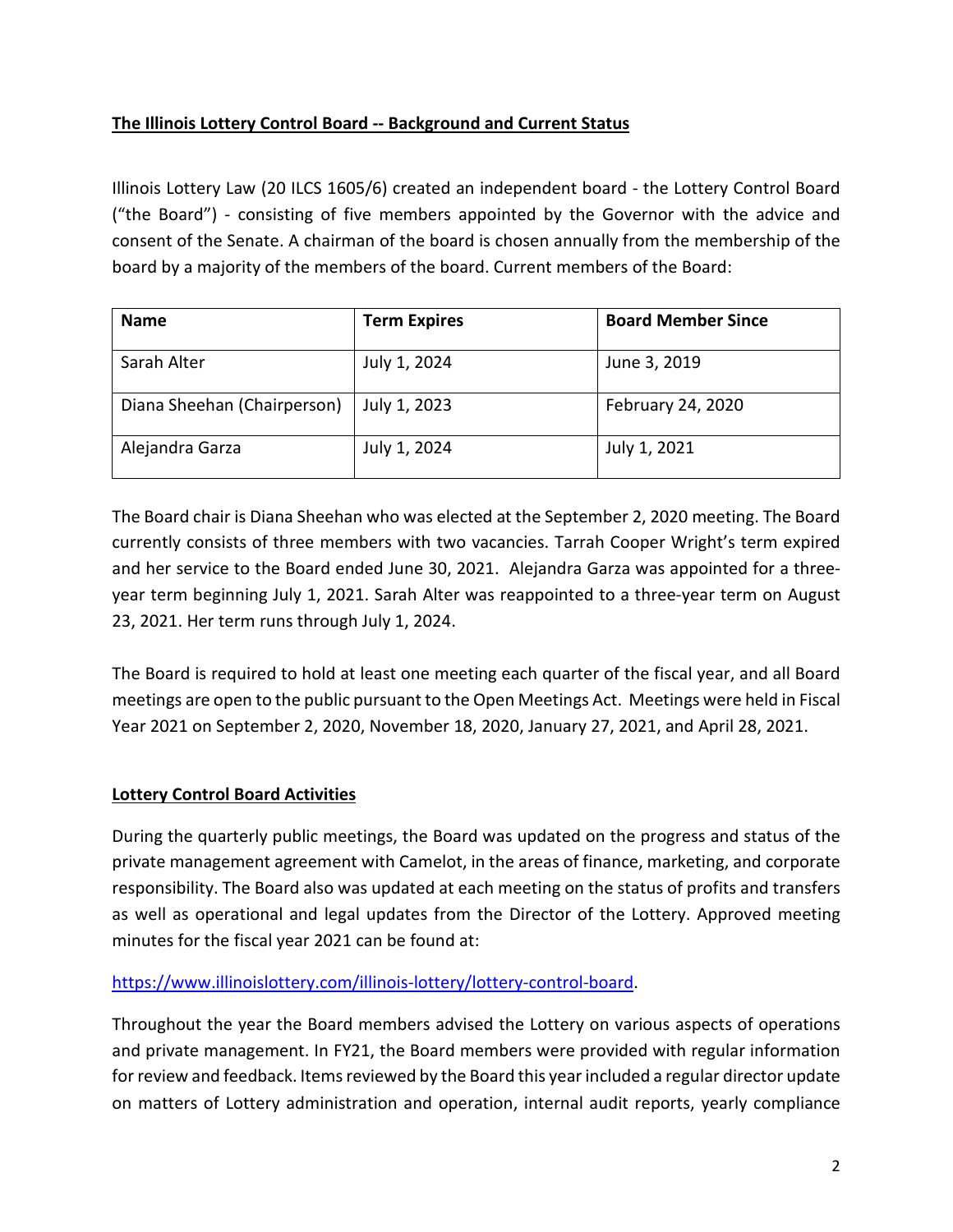audit, monthly financial reports and quarterly private management reports. The Board also actively participated in the review and approval of the FY22 annual business plan which included deep-dive meetings with Camelot into specific business areas.

# **Quarterly Meeting Activity**

## **September 2, 2020 Meeting**

## *Approval of Meeting Minutes*

Board unanimously approved meeting minutes from June 3, 2020.

## *Election of Chairperson*

Board Member Diana Sheehan was nominated and unanimously elected as the Board Chairperson.

## *iLottery*

Board member Sarah Alter asked how Lottery can leverage the opportunity provided by COVID to retain our new customers on the iLottery platform. Camelot stated that they are focused on retaining these new players but are limited to the number of games currently allowed to be sold online. Since July, there have been over 30 thousand new app downloads in which the work is trying to keep consumers engaged.

# *Marketing*

Board member Tarrah Cooper Wright asked what the engagement of local community in minority papers had been and if there is anything that has been considered to address criminal justice or equity from a community standpoint. She also requested a summary of earned media in addition to advertising. Camelot stated they will get that information to the board to give a sense of what is being done.

## **November 18, 2020 Meeting**

## *Approval of Meeting Minutes*

Board unanimously approved meeting minutes from September 2, 2020.

## *Scheduling of Quarterly Meetings*

Board members vote and approve on the following meeting dates for next year. Dates selected were: 01/27/2021, 04/28/2021 and 07/28/2021.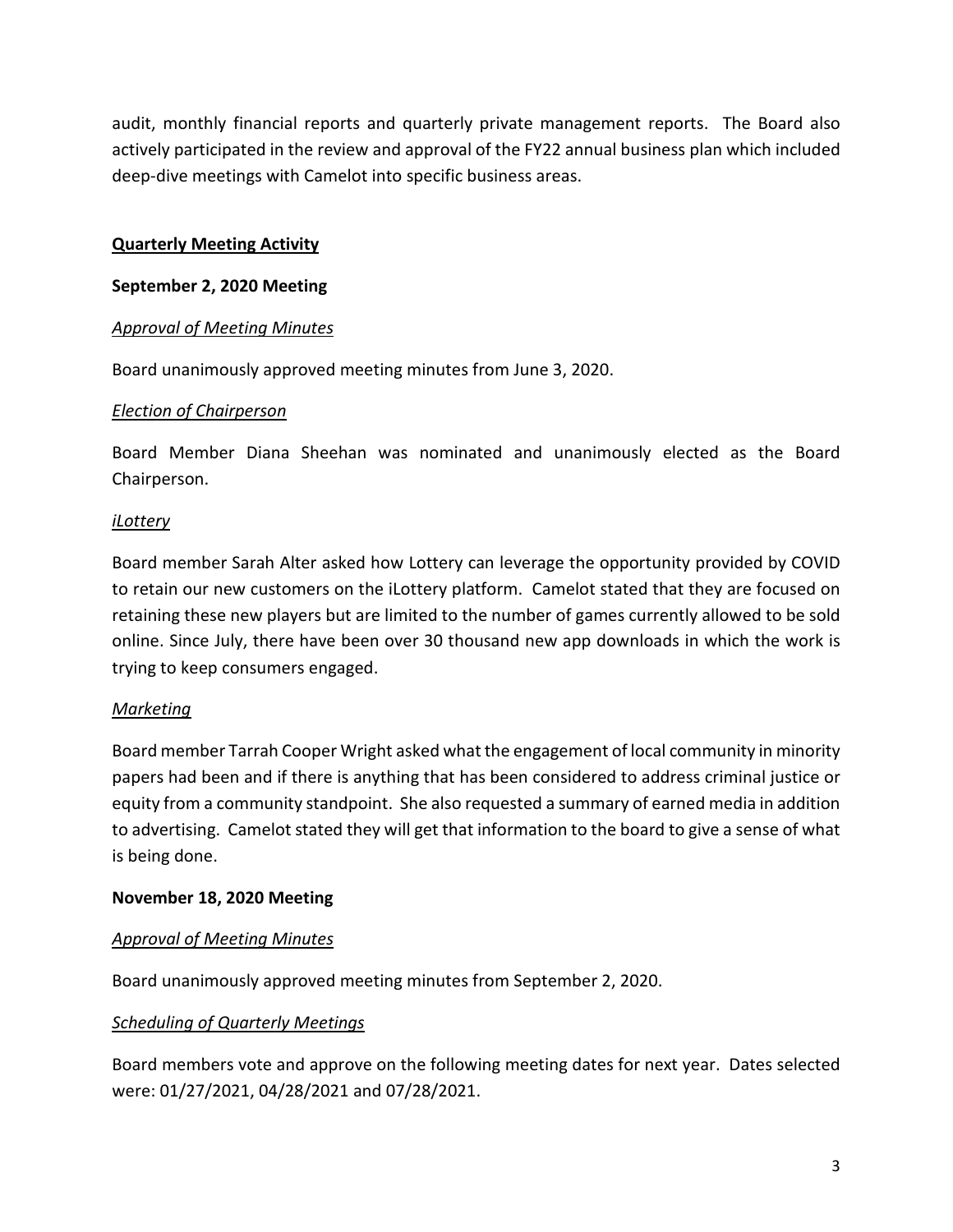# *Sales Performance*

Board member Sarah Alter and Board Chair Diana Sheehan requested specifics for strategy in increasing the gross gaming revenue in writing for the next meeting and information on the product portfolio based on game margin. Camelot stated that they are working closely with Director Mays and his team for 2021 to maximize and hit their targets and would provide more information to the board regarding product portfolio as it pertained to profit margin

## *Marketing*

Board member Tarrah Cooper Wright commended Camelot and Lottery for their retail location ads which shows people wearing a mask. She asked if there are opportunities to include advertising with the retailer's apps, or on other forms of their digital presence. Camelot stated that they have collaborated with some retailers and is an area that will grow in the future.

Board member Sarah Alter recognizes and congratulates Camelot on the sensitivity in the marketing efforts during this pandemic where strategic action has been put into play. Board members requested a forecast of future advertising and campaigns to make sure the right audience is targeted and to understand the strategy.

## **January 27, 2021 Meeting**

# *Approval of Meeting Minutes*

Board unanimously approved meeting minutes from November 18, 2020.

## *Sales Performance*

Board Chair, Diana Sheehan, engaged in a discussion based on the concern that Lottery will be performing below budget once the casinos reopen in Illinois. Camelot replied that there many are different factors that impact on performance, but Camelot is focused on what they can control and continue to launch fun and engaging Lottery products.

Board Chair Sheehan also asked if there will be an expansion of Lottery retailers and if growth was primarily tied to retail penetration or product launches. Camelot stated that no retailers have been added in the past 12 months, but it is something they are looking at in the future. Over 100 retailers are still closed due to the pandemic and the increased sales were the result of greater volume of tickets going through active retailers.

Board member Sarah Alter asked if Lottery is seeing new users and participantsthrough the retail channel. Camelot stated that while it is difficult to see who is purchasing tickets in the retail network, there has been an increase in new digital players and evidence that occasional players are playing more often.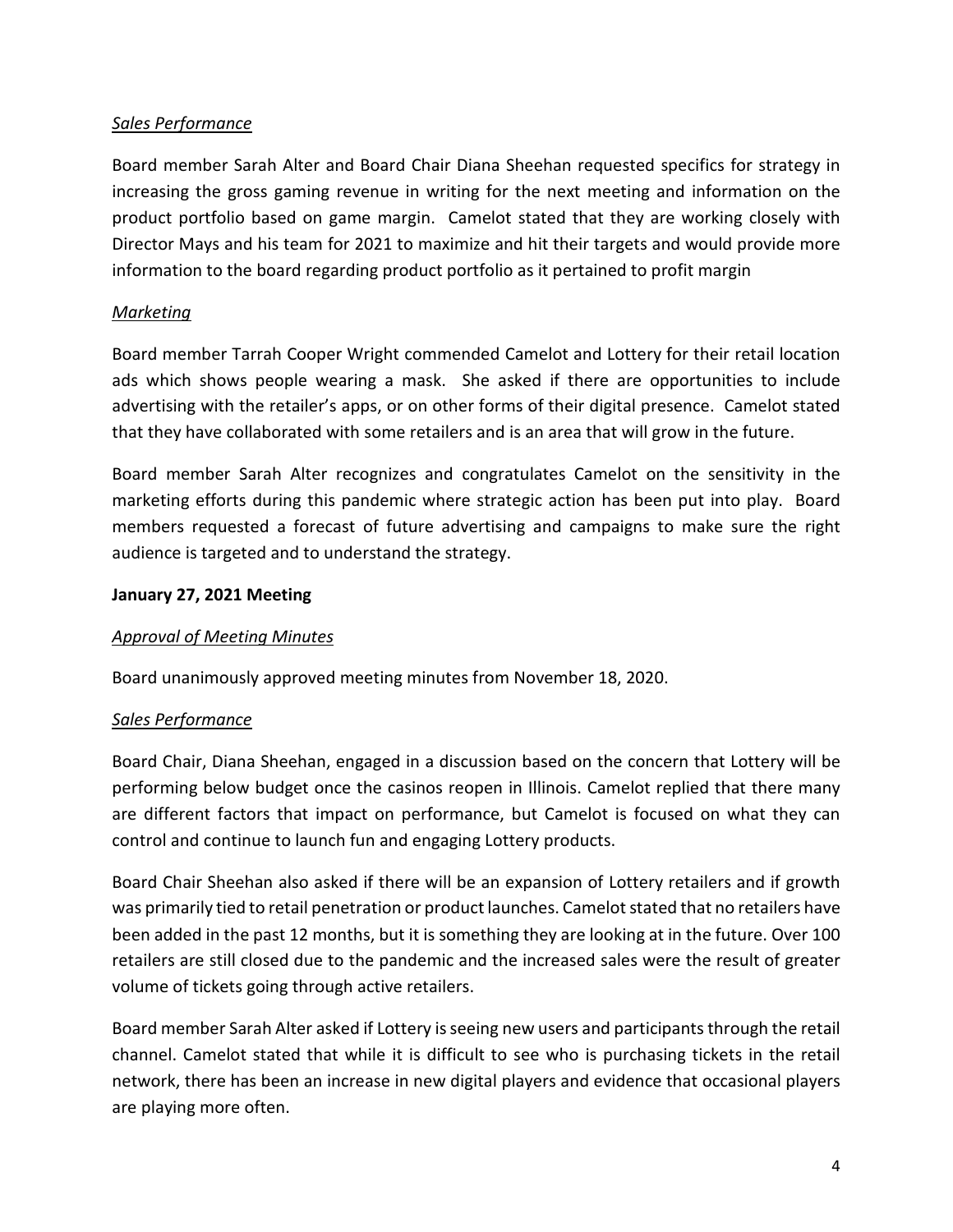Board member, Sarah Alter, reminded Camelot that they have a responsibility to educate and provide responsible gaming resources to these new players.

# *Marketing*

Board chair, Diana Sheehan, challenged the promotion strategy regarding the recipients of Lottery promotions. The concern stemming from the rewarding of customers who are already Lottery players compared to growing the player base. Camelot state that these promotions hope to engage both existing and new players.

Board member Tarrah Wright asked what the plan of experiential marketing is going forward being within CDC guidelines. Camelot stated that because of the pandemic, experiential marketing was not the focus for FY21. The Lottery and Camelot will work together to provide future experiential marketing plans to the board members.

Board member Sarah Alter and Board chair Diana Sheehan stated that the main goal in marketing is what products can deliver the most return to the Common School Fund. And that there needs to be a robust plan and strategy to keep players engaged post pandemic where 20% less trips are going to be in the store since people are used to shopping online.

# *Public Relations and Responsible Gaming*

Board Chair, Diana Sheehan asks if there is difference in how Lottery communicates with the younger demographic of 18-34-year-old online versus retail that's different from everyone else. Camelot stated that it is more easily done online as it already recognizes the player's age and setting wallet limits with a certain dollar amount allowed each week. Lottery stated that there will be more safeguards in place by scoring players under the responsible gaming habits online. Board Chair, Diana Sheehan thanks Camelot for their insightful presentation.

# *Specialty Causes*

Board Chair, Diana Sheehan asks if there is a specific target or number Lottery is trying to reach in terms of each specialty cause. Lottery stated that there are no specific target as remaining proceeds for each ticket are transferred to each good cause. Director Mays states that the Lottery tries to maximize the opportunity in the launch and sale of every ticket.

# **April 28, 2021 Meeting**

## *Approval of Meeting Minutes*

Board unanimously approved meeting minutes from January 27, 2020.

## *Sales Performance*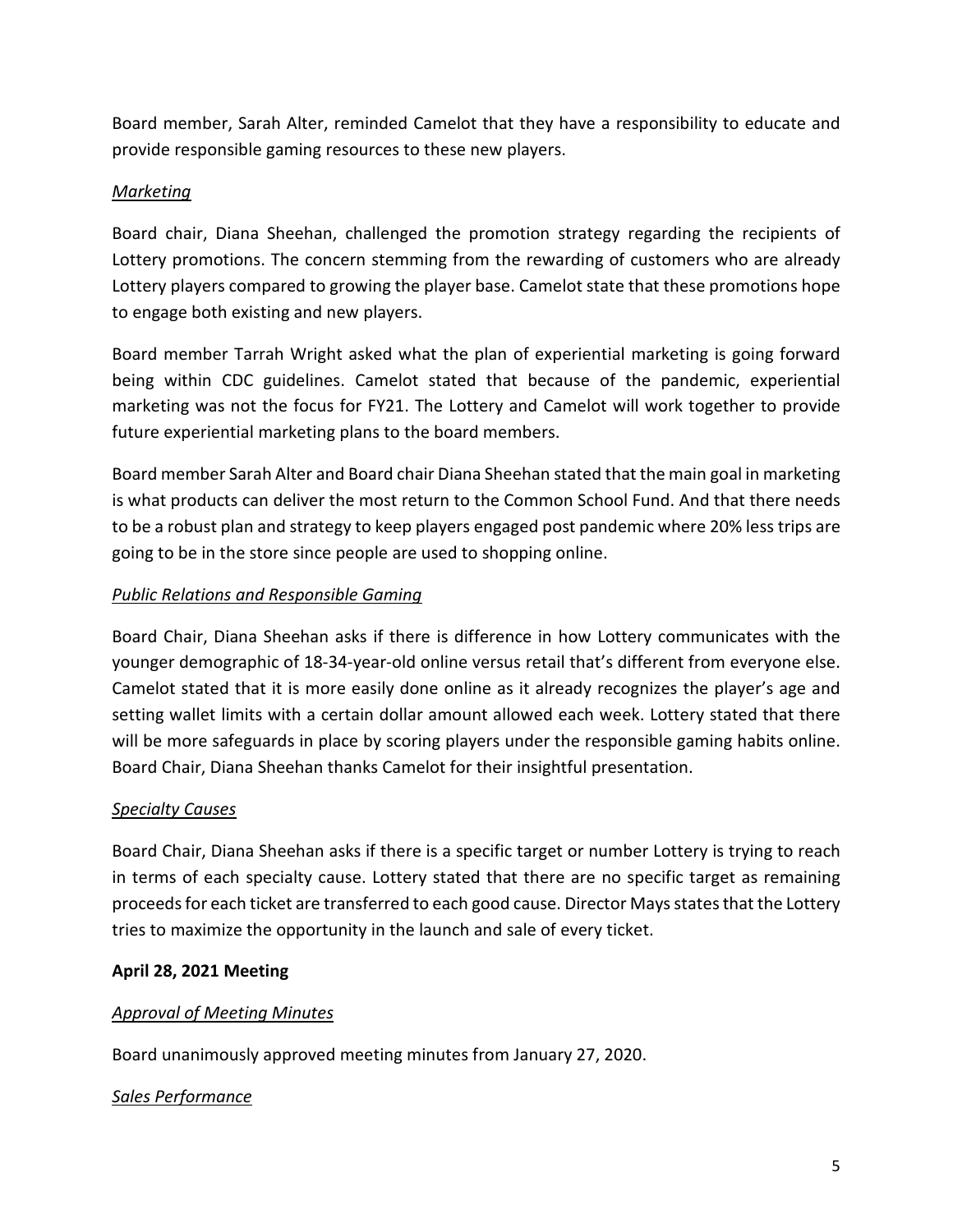Board Chair, Diana Sheehan, asked if the 25% increase in YTD sales was before or after the Lotto game change. Camelot that the game just changed in April 2021 and majority of games have not changed and the sales increase was due primarily to the base Lotto game prior to renovation.

Board member, Sarah Alter, asked if Lottery has ever done a monthly or weekly subscription model where players can sign up and receive a variety of different Instants in the mail. Camelot stated that the idea has been entertained but logistics have to be done in figuring how to send tickets via the US post office. Director Mays commented that it is something to be explored but there are concerns mailing something of value like Instant tickets. Currently there are subscriptions on the digital platform for draw based games.

Board chair, Diana Sheehan asked how Lottery is assessing its promotions. Camelot team stated that when creating promotions, they are sent to the Lottery for final approval making it a joint effort with agreed upon tactics and performance indicators.

## *Finance*

Board member Sarah Alter asked if there is a possibility to exceed the prescribed amount to the Common School Fund. Lottery stated that any money left over after making the prescribed amount per statue goes to the Capital Projects Fund in any given year.

Board chair, Diana Sheehan, engaged in a discussion on growth estimates for FY2022 with the understanding that the large macro factors operative in FY21 would be fading once casinos and sports betting begin to open. Camelot stated that it is hard to tell at this point, sales in FY21 have been a beneficiary of several macro events in places where people usually spend their money were shut down due to the pandemic and that Lottery will continue to focus on things in their control. Director Harold Mays added that the jackpot increases in both MM and PB also inflated performance which most likely not be repeatable. Camelot will continue to build Lottery's portfolio by building a better customer experience and brand by making better products for the people of Illinois.

## *Marketing*

Board Chair Sheehan and Board member Alter engaged Camelot and Lottery in a discussion around messaging to younger demographics in order to expand Lottery participation. Specifically, what research and insights did Camelot have on the behavior of younger demographics with the Lottery. Camelot stated that the younger demographic is and important segment of the business and that there were several good indicators that the Lottery is doing better among younger demographics which included: increase in young players playing Pick games digitally, brand tracker indicating a shift of core players getting younger and more female over the course of the pandemic.

Board chair, Diana Sheehan, asked if there is an understanding through the brand tracker if the younger consumers have a clear understanding of what Lottery means and what their money spent on is funding. Camelot responded that 'where the funding goes' question is a long-term challenge across all demographics but will investigate data for the younger demographic. Board chair, Diana Sheehan, also